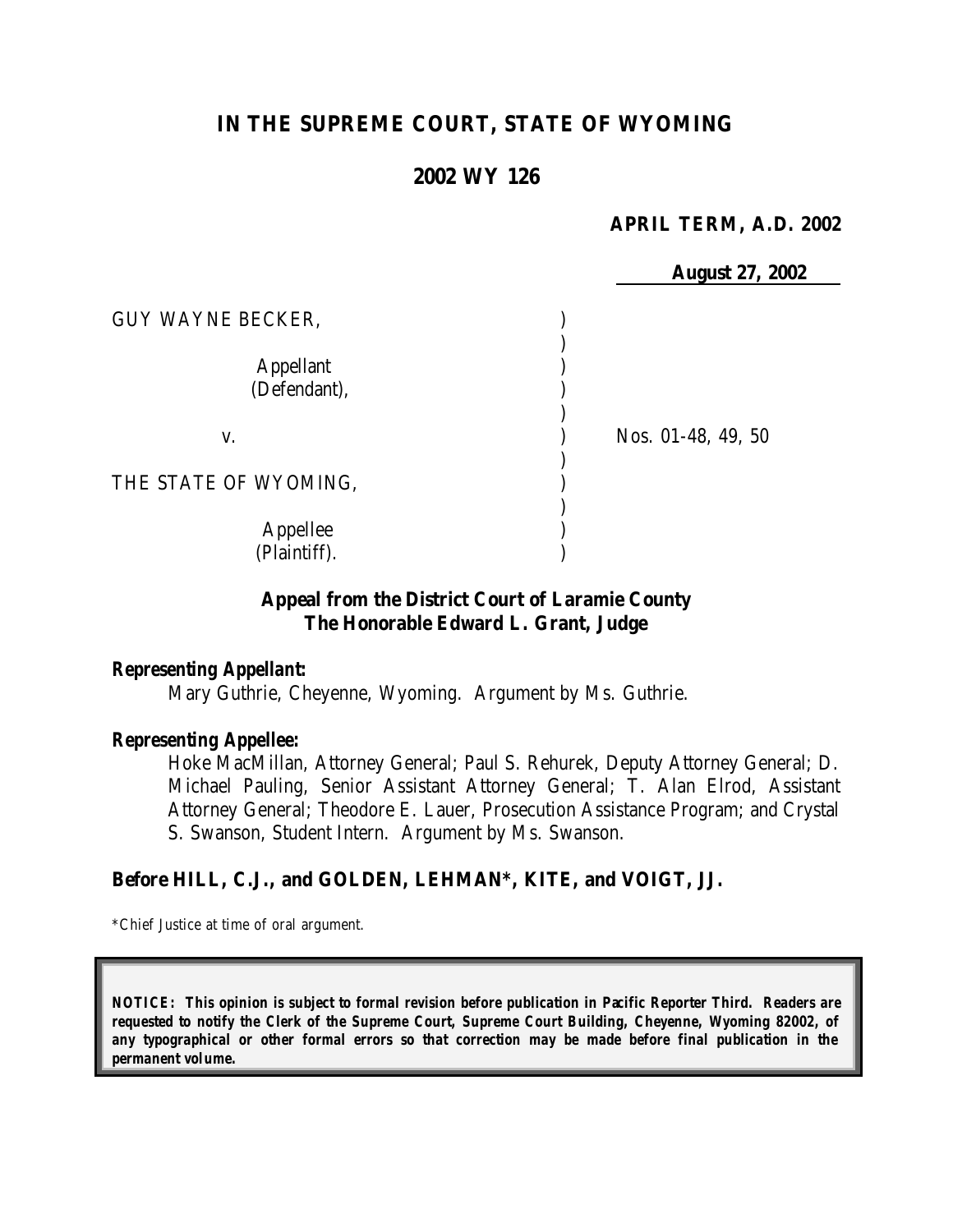### **HILL, Chief Justice.**

[¶1] Guy Wayne Becker (Becker) pleaded nolo contendere to four counts of seconddegree sexual assault in violation of Wyo. Stat. Ann. § 6-2-303(a)(v) (LexisNexis 2001) and one count of third-degree sexual assault in violation of Wyo. Stat. Ann. § 62-304(a)(iii) (LexisNexis 2001). On appeal, Becker claims that he was mentally ill when he entered the pleas and that his trial counsel provided ineffective assistance by failing to have him evaluated by a mental health professional, permitting him to enter his pleas in the first instance and then not attempting to have the pleas withdrawn prior to sentencing. We find that Becker was provided with effective assistance of counsel and affirm.

### **ISSUES**

[¶2] Becker sets forth the following statement of the issues:

Whether appellant Guy Becker was denied effective assistance of counsel because:

- A. His attorney did not have his mental condition evaluated.
- B. His attorney permitted him to plead nolo contendere only hours after he had been released from the hospital because of a drug overdose.
- C. His attorney did not move to have his pleas withdrawn prior to sentencing.

The State responds with a statement of the issues from its perspective:

- I. Did appellant receive effective assistance of counsel when the record directly contradicts his claims that his counsel failed to pursue a motion to suspend proceedings and for a mental evaluation of appellant?
- II. Did appellant receive effective assistance of counsel when he knowingly, intelligently and voluntarily entered his pleas of nolo contendere?
- III. Did appellant receive effective assistance of counsel when there was no fair and just reason for withdrawal of his nolo contendere pleas before sentencing?

# **BACKGROUND**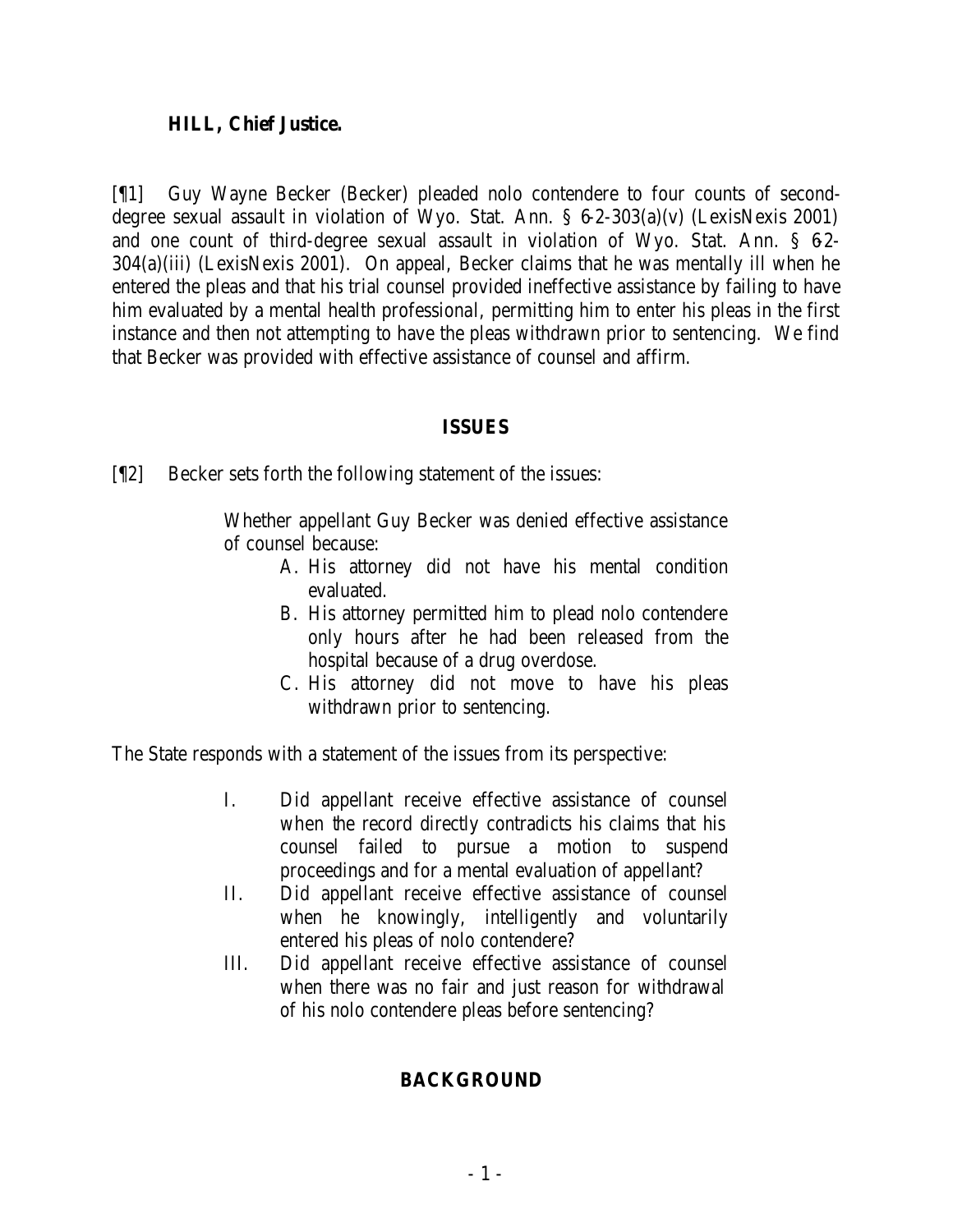[¶3] In case number 01-50, Becker was charged with four counts of second-degree sexual assault in violation of Wyo. Stat. Ann.  $\S 6$ -2-303(a)(v). The charges were based on allegations that Becker had inflicted sexual intrusion on his granddaughter over a period of years when the victim was between the ages of four and seven. A three-day trial was held between March 14 and March 16, 2000. The jury was unable to reach a verdict, and the district court declared a mistrial. Subsequently, a new trial was scheduled for August of 2000.

[¶4] While awaiting retrial, Becker was free on an appearance bond. During the interregnum between the mistrial and the new trial, Becker engaged in sexual activity with two other minors that would form the basis of three additional charges. Accordingly, a bench warrant for his arrest was issued on August 17, 2000, and Becker taken into custody that afternoon.

[¶5] The next morning, August 18, 2000, Becker and his counsel appeared before the district court for a scheduled hearing. Initially, the hearing had been scheduled for the entry of a guilty plea. However, Becker's counsel informed the court that after his arrest the night before, there was concern that Becker may have overdosed on Valium in an apparent suicide attempt. Becker was taken to the hospital, where he was forced to regurgitate the contents of his stomach. Accordingly, counsel expressed concern about Becker's competency to proceed with either trial or a plea. Counsel requested a continuance of the trial scheduled for August 21 and filed a motion to suspend the proceedings pending a mental health evaluation of Becker. The district court responded by noting that more information was needed about whether or not Becker had, in fact, attempted suicide and recessed the hearing to allow the parties to investigate.

[¶6] Meanwhile, the State filed two additional Informations against Becker on the same day. The first, case number 01-48, charged Becker with two counts of second-degree sexual assault for inflicting sexual intrusion on a victim who was less than twelve years old. The second, case number 01-49, charged Becker with one count of third-degree sexual assault for inflicting sexual contact on a minor victim. All three charges arose out of incidents occurring after the mistrial.

[¶7] The district court resumed the hearing late in the afternoon on August 18, 2000. No further mention of Becker's alleged suicide attempt, his mental capacity, or the motion to suspend the proceedings for an evaluation was made at this hearing. Instead, Becker, appearing with his counsel, and the State presented a plea agreement to the court. Pursuant to the plea agreement, Becker agreed to plead no contest to: (1) the first two counts of second-degree sexual assault in the case involving his granddaughter in case number 01-50; (2) the two counts of second-degree sexual assault in the first Information filed on August 18 in case number 01-48; and (3) the one count of sexual assault in the third-degree in the second Information filed on August 18 in case number 01-49. In exchange, the State agreed to recommend the sentences for charges within each case be concurrent to each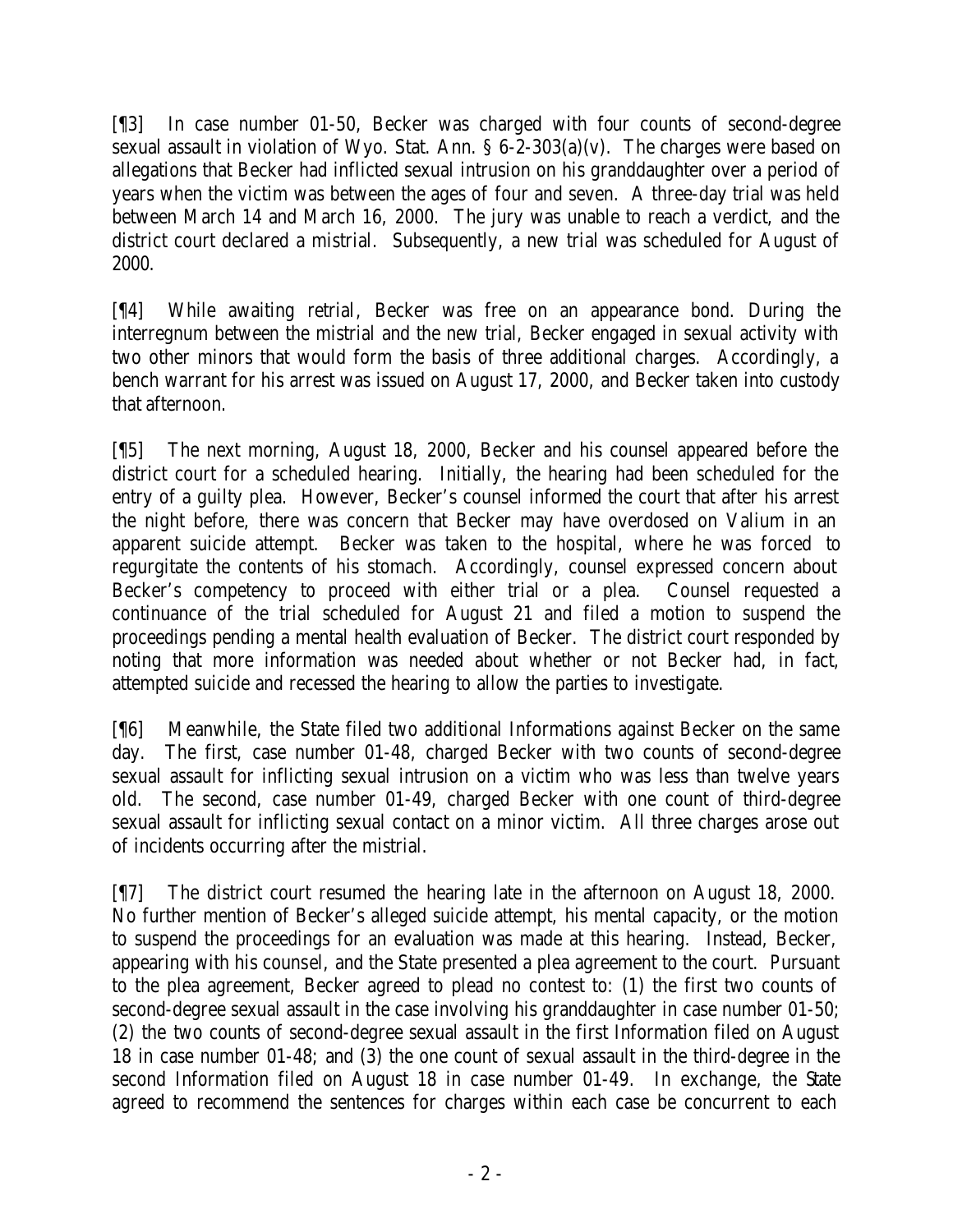other but would not offer any recommendation on whether the charges in the various cases should run consecutively or concurrently to one another.

[¶8] After receiving the details of the plea agreement, the court proceeded to explain them to Becker, who acknowledged that he understood the terms. The court informed Becker of the rights he would be giving up if he pleaded nolo contendere and the potential sentences he faced under the charges. Becker stated that he was not under the influence of any substance or disability that would prevent him from understanding the proceedings. Becker then proceeded to plead no contest to four counts of second-degree sexual assault and one count of third-degree sexual assault. The State provided a factual basis for each of the charges to which Becker pleaded. The district court then questioned Becker to ascertain whether his pleas were voluntary and of his own volition. After finding that a factual basis existed for the pleas to the charges and that the pleas had not been improperly induced or coerced, the district court accepted and entered the pleas.

[¶9] The sentencing hearing was held on December 20, 2000. Becker was sentenced to a term of not less than 20 nor more than 40 years on each of the second-degree sexual assault counts in case number 01-50 with the sentences to run consecutively to each other. Becker was also sentenced to 20- to 40-year terms for the two second-degree sexual assault counts in case number 01-48 with those sentences also to run consecutively to each other. A sentence of not less than 10 nor more than 15 years was imposed on the third-degree sexual assault count in case number 01-49. Each of the sentences in the three cases was imposed consecutively to the sentences from the other cases.

[¶10] Becker filed his notice of appeal on January 19, 2001. On January 23, 2001, the Department of Corrections filed a Motion for Ex Parte Order of Transfer seeking authority to transfer Becker from the State Penitentiary to the State Hospital. In a letter accompanying the motion, the warden of the penitentiary stated that Becker was ". . . suffering from severe variant of a major depressive episode. He is severely depressed and suffers from a magnitude of co-morbid cognitive deficiencies." The warden noted that Becker's condition rendered him an acute suicide risk if he was housed with the penitentiary population. A memorandum signed by members of the penitentiary's medical services staff supported the warden's request. On January 25, 2001, the district court authorized Becker's transfer to the State Hospital.

# **STANDARD OF REVIEW**

[¶11] For purposes of our review, a plea of nolo contendere is functionally equivalent to a guilty plea. *Ochoa v. State*, 848 P.2d 1359, 1361 (Wyo. 1993). A guilty plea must be "knowing and voluntary." *McCarty v. State*, 883 P.2d 367, 372 (Wyo. 1994) (quoting *Parke v. Raley*, 506 U.S. 20, 28, 113 S.Ct. 517, 523, 121 L.Ed.2d 391 (1992)). "The validity of a guilty plea is tested by determining 'whether the plea represents a voluntary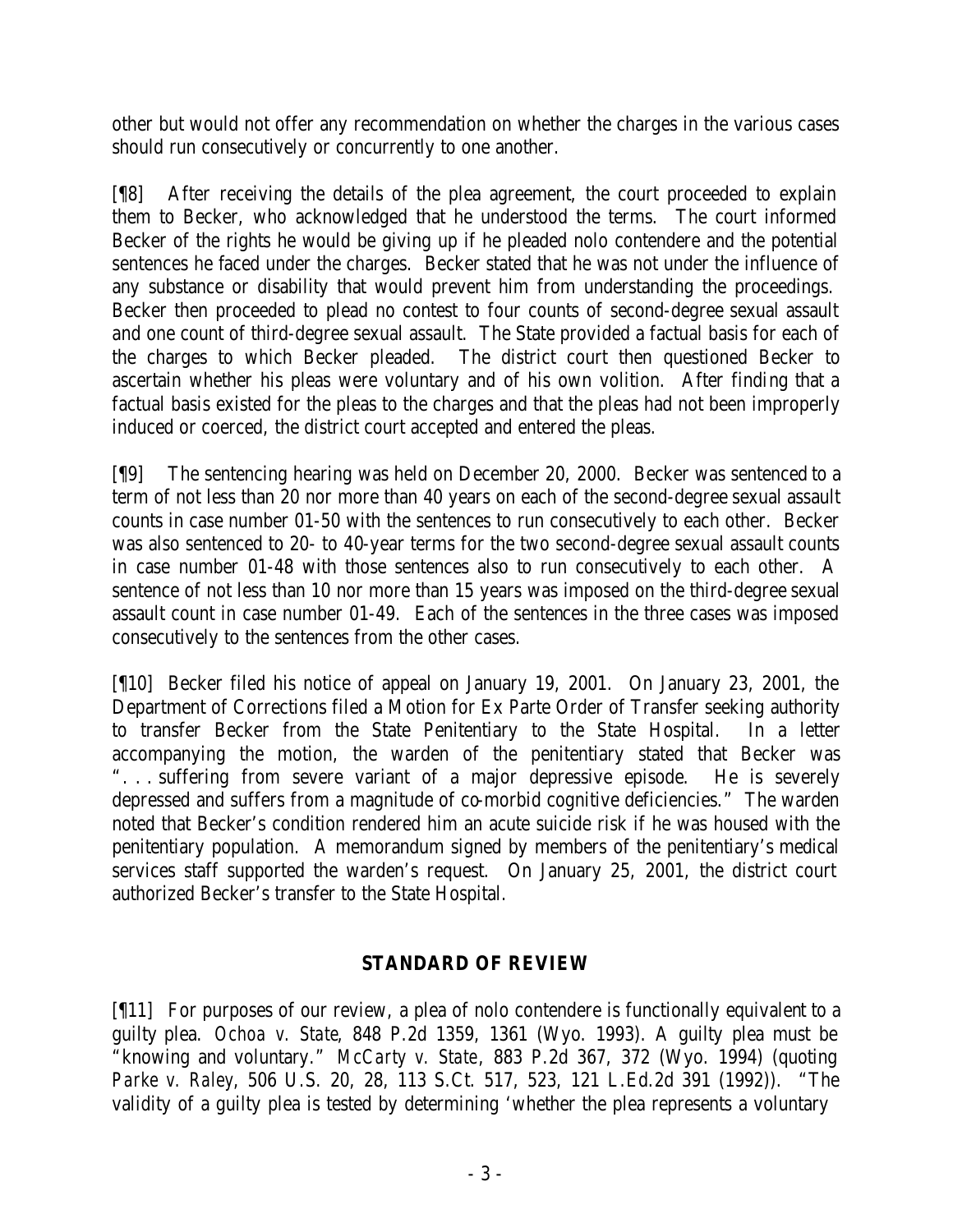and intelligent choice among the alternative courses of action open to the defendant.'" *McCarty* at *Id*. (quoting *North Carolina v. Alford*, 400 U.S. 25, 31, 91 S.Ct. 160, 164, 27 L.Ed.2d 162 (1970)).

[¶12] We recently set forth in detail our standard for reviewing claims of ineffective assistance of counsel and, in particular, the specialized test for claims of ineffectiveness where the entry of a guilty plea is challenged:

> Wyoming has a well-established and oft-repeated standard for reviewing claims of ineffective assistance of counsel:

> > "When reviewing a claim of ineffective assistance of counsel, the paramount determination is whether, in light of all the circumstances, trial counsel's acts or omissions were outside the wide range of professionally competent assistance. *Herdt v. State*, 891 P.2d 793, 796 (Wyo. 1995); *Starr v. State*, 888 P.2d 1262, 1266-67 (Wyo. 1995); *Arner v. State*, 872 P.2d 100, 104 (Wyo. 1994); *Frias v. State*, 722 P.2d 135, 145 (Wyo. 1986). The reviewing court should indulge a strong presumption that counsel rendered adequate assistance and made all significant decisions in the exercise of reasonable professional judgment. *Herdt*, at 796; *Starr*, at 1266; *Arner*, at 104; *Strickland v. Washington*, 466 U.S. 668, 689, 104 S.Ct. 2052, 2065, 80 L.Ed.2d 674 (1984).

Under the two-prong standard articulated in *Strickland* and *Frias*, an appellant claiming ineffective assistance of counsel must demonstrate on the record that counsel's performance was deficient and that prejudice resulted. *Strickland*, 466 U.S. at 687, 104 S.Ct. at 2064; *Starr*, at 1266; *King v. State*, 810 P.2d 119, 125 (Wyo. 1991) (Cardine, J., dissenting); *Campbell v. State*, 728 P.2d 628, 629 (Wyo. 1986); *Frias*, 722 P.2d at 145. In other words, to warrant reversal on a claim of ineffective assistance of counsel, an appellant must demonstrate that his counsel failed to 'render such assistance as would have been offered by a reasonably competent attorney' and that 'counsel's deficiency prejudiced the defense of [the] case.' *Lower v. State*, 786 P.2d 346, 349 (Wyo. 1990). 'The benchmark for judging any claim of ineffectiveness must be whether counsel's conduct so undermined the proper functioning of the adversarial process that the trial cannot be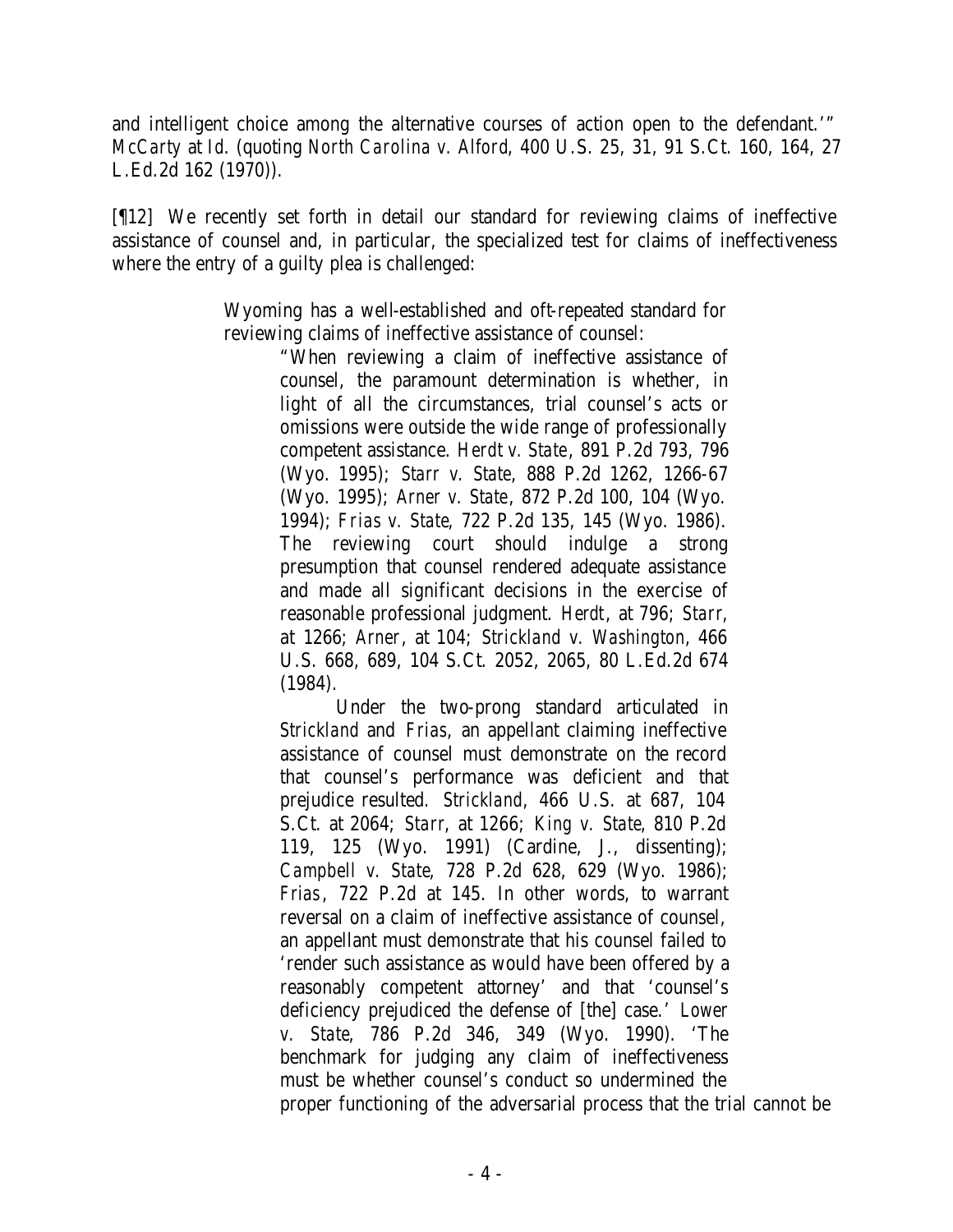relied on as having produced a just result.' *Strickland*, 466 U.S. at 686, 104 S.Ct. at 2064.'

*Chapman v. State*, 2001 WY 25, ¶ 6, 18 P.3d 1164, 1168-69 (Wyo. 2001) (*quoting Grainey v. State*, 997 P.2d 1035, 1038- 39 (Wyo. 2000)). This test has been specialized for cases where entry of a guilty plea is challenged on the basis of ineffective assistance of counsel:

> When an attorney has allegedly misadvised his client with respect to the entry of a guilty plea, a determination must be made of whether the decision to plead and forego the defense of his case resulted in prejudice to the client. That determination involves two interrelated questions: whether, in the absence of counsel's error, the recommendation of a reasonably competent attorney concerning the plea would differ from that given; and, whether, absent the error, the outcome of a trial would have been more advantageous to the client than the result of his plea. *Hill [v. Lockhart],* 474 U.S. [52] at 59-60, 106 S.Ct. [366] at 370-71 [88 L.Ed.2d 203 (1985)]. The defendant may also establish the necessary prejudice by proof of circumstances indicating that, in deciding whether or not to plead guilty, he placed special emphasis on the challenged aspect of his attorney's advice. He must suggest to the reviewing court a plausible reason why, had his representation been as he claims it should have been, he would have chosen to forsake the benefits of his plea agreement for the risks of trial. *Id.; see also Worthen [v. Meachum]*, 842 F.2d [1179] at 1184  $[(10<sup>th</sup>$ Cir. 1988)].

*Lower v. State*, 786 P.2d 346, 349 (Wyo. 1990); *see also Brock v. State*, 981 P.2d 465, 469 (Wyo. 1999). The burden of proving that counsel was ineffective rests on the appellant. *Sorensen v. State*, 6 P.3d 657, 660 (Wyo. 2000), *cert. denied*, 531 U.S. 1093, 121 S.Ct. 818, 148 L.Ed.2d 702 (2001) (*quoting Frias v. State*, 722 P.2d 135, 145 (Wyo. 1986)).

*Reyna v. State*, 2001 WY 105, ¶ 19, 33 P.3d 1129, 1134-35 (Wyo. 2001).

### **DISCUSSION**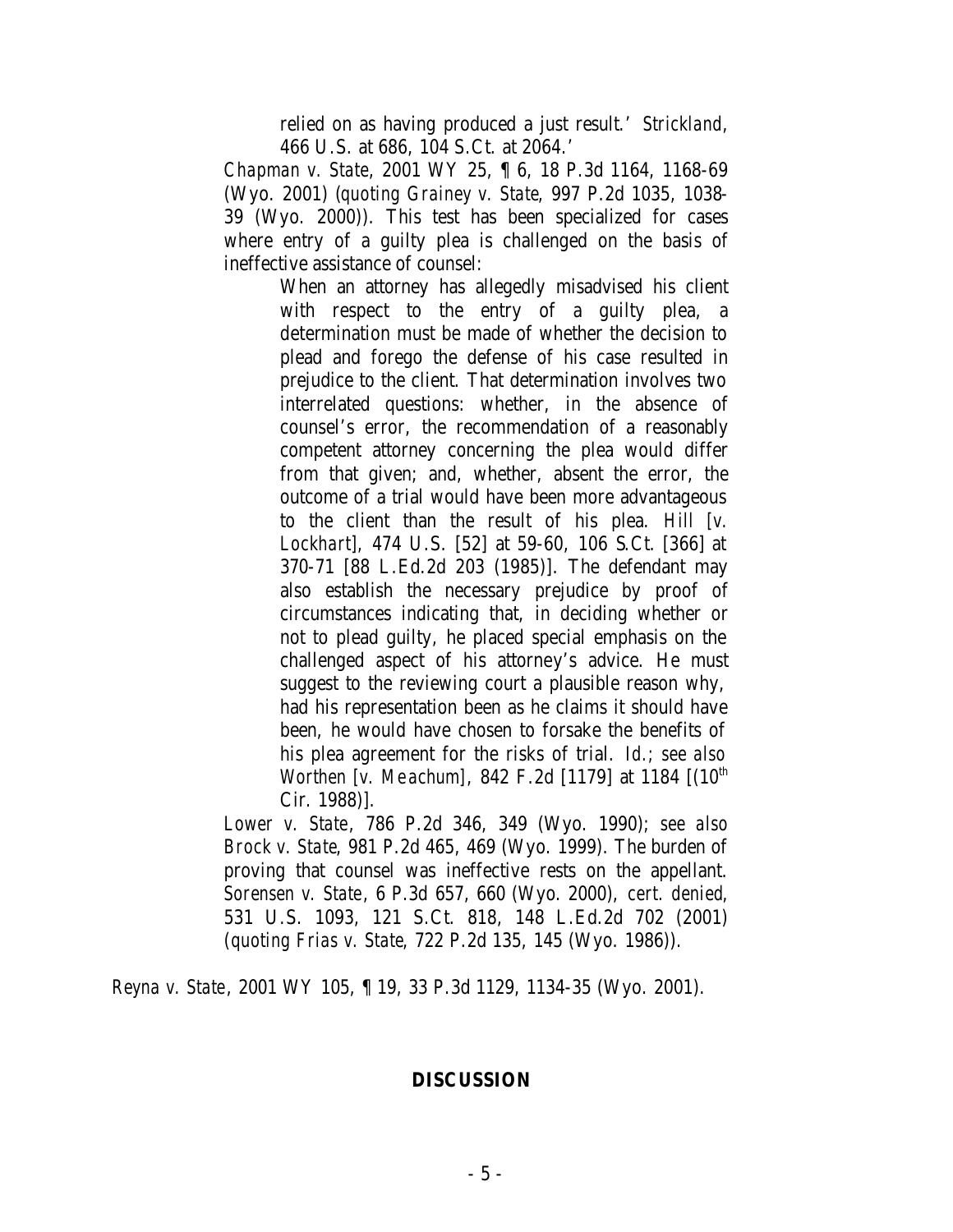[¶13] Becker claims that his trial counsel was ineffective in three ways: (1) failing to continue the plea hearing so that his mental condition could be evaluated; (2) permitting Becker to plead despite his mental condition; and (3) failing to move for withdrawal of his nolo contendere pleas prior to sentencing. At its heart, Becker's claim is that his pleas were not knowing or voluntary because of his mental condition and his counsel's failure to prevent him from pleading or to take corrective action thereafter constituted a deficient performance. Becker alleges that the deficient performance of his counsel resulted in prejudice because there was a reasonable probability of a different result since he could have made pleas of not guilty by reason of mental illness or gone to trial under that defense.

[¶14] After examining the totality of the circumstances surrounding the pleas, we conclude that the record does not support Becker's claims. At the outset, we note that the mere fact that Becker may have suffered from some mental health problems that were manifested in terms of depression or suicidal thoughts is not sufficient in and of itself to render his pleas involuntary. *See Eathorne v. State*, 448 So.2d 445, 449 (Ala.Cr.App. 1984) and *State v. Byrge*, 594 N.W.2d 388, 392 fn. 3 (Wis.App. 1999) ("A person is not incompetent simply because he or she is not in good mental health or because he or she has thoughts that a mature, healthy individual would not have.").

> [T]he mere presence of mental illness or other mental disability at the time Bolius entered his plea does not necessarily mean that he was incompetent to plead under the *Dusky* test. *Dusky v. United States*, 1960, 362 U.S. 402, 80 S.Ct. 788, 4 L.Ed.2d 824. The mental illness or disability must have been so debilitating that Bolius was unable to consult with his lawyer and did not have a rational and factual understanding of the proceedings.

*Bolius v. Wainwright*, 597 F.2d 986, 990 (5<sup>th</sup> Cir. 1979). There is nothing in the record to indicate that Becker's alleged mental disability was so debilitating as to render him incapable of consulting with his lawyer or unable to understand and participate in the sentencing proceedings. The record, in fact, shows that Becker was fully cognizant of the proceedings and that his plea was knowledgeably and voluntarily given.

[¶15] When the hearing commenced on the morning of August 18, 2000, Becker's counsel notified the court of the alleged suicide attempt the night before and questioned Becker's competence to proceed with a plea hearing. She also filed a written motion with the court to suspend the proceedings pending a mental health evaluation. At that point, the district court noted that it did not have any factual basis to conclude that Becker had, in fact, attempted suicide. Accordingly, the court recessed the hearing for the specific purpose of allowing the parties, including defense counsel, time to investigate.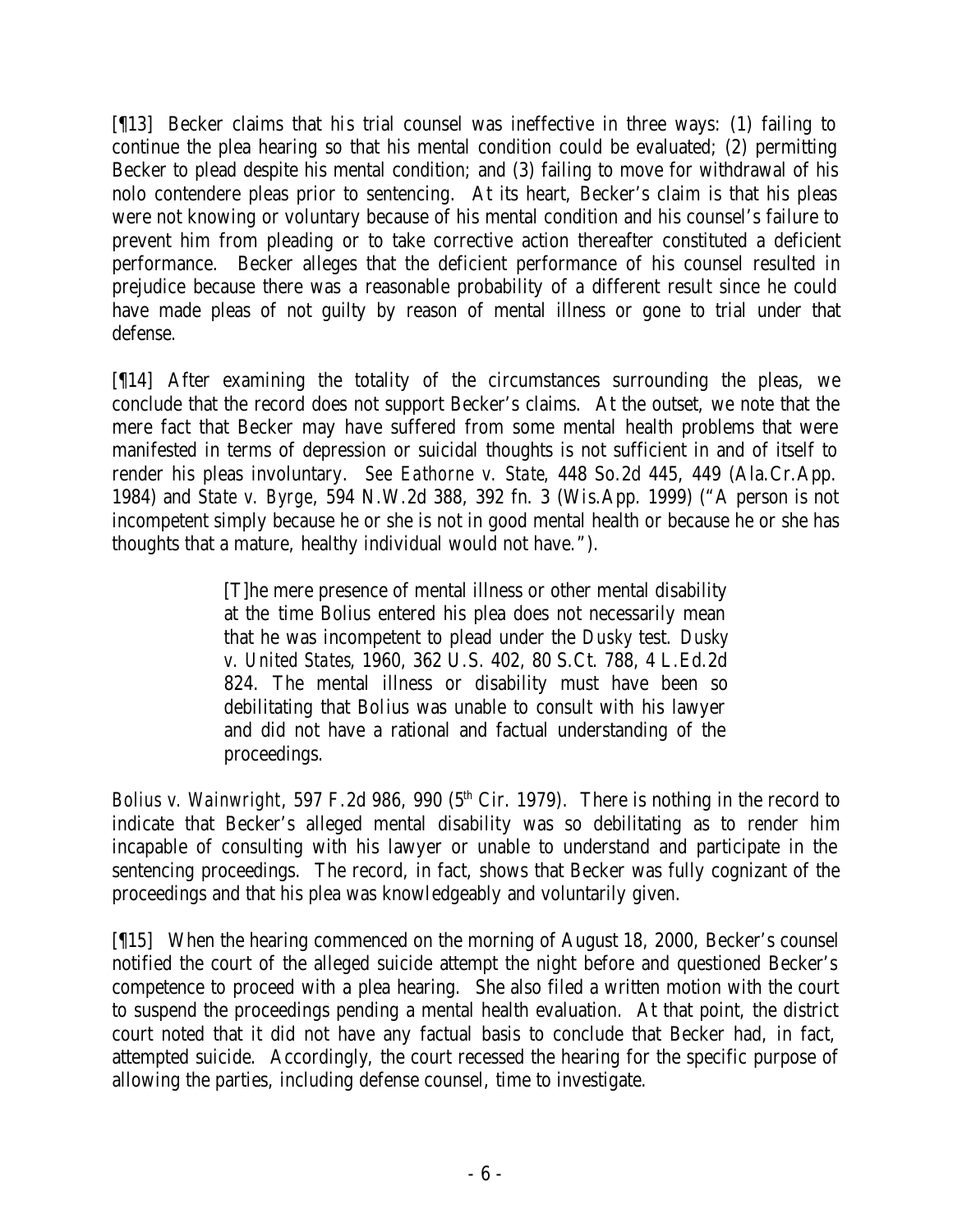[¶16] When the hearing recommenced on that afternoon, neither party nor the court mentioned the attempted suicide or Becker's mental condition. Instead, the parties proceeded directly to the details of the plea agreement. Ideally, Becker's counsel should have addressed the issue and at least explained why it was no longer a concern. However, that failure does not necessarily constitute a deficient performance on her part. Clearly, since she raised the issue at the morning hearing and filed a written motion to suspend the proceedings in favor of an evaluation, counsel was aware of the potential concerns surrounding Becker's mental condition. As Becker admits, his counsel had provided him with exemplary representation during the proceedings, including obtaining a hung jury in his first trial. Becker concludes from the silence in the record during the afternoon plea hearing, that his counsel had suddenly become ineffective. However, one can also infer from that silence that counsel followed the district court's direction to investigate the alleged suicide and Becker's mental condition during the hearing recess and concluded that there was no substance to any claim of mental impairment and that the best course of action was to simply proceed with the plea agreement. Such an inference is supported by the comments of Becker's counsel during the afternoon plea hearing:

> I would wish to add one thing at this point, that Mr. Becker after full consultation with myself and the defense team including Miss Parnell and Mr. Goldberg, in light of the fact that there would be new physical evidence and pending charges, that Mr. Becker wished to not fight these charges.

> He would also like the Court to know that it was his sincere desire to avoid having his granddaughter take the stand again, and to avoid having these other two young women have to get on the stand and testify.

We presume that counsel rendered adequate representation and exercised reasonable professional judgment in all significant decisions. *Reyna*, 2001 WY at ¶19. In the absence of any evidence to the contrary, we will presume that counsel's "full consultation" with Becker included consideration of his mental capacity and his ability to knowingly and voluntarily plead to the charges against him.

# **CONCLUSION**

[¶17] A claim of ineffective assistance of counsel based on an allegedly invalid plea of guilty or no contest to criminal charges must necessarily be accompanied by a demonstration that the plea was not knowledgeable or voluntary. If the plea is attacked through a claim that the defendant was mentally incompetent to render a knowledgeable or voluntary plea, then the defendant must show that he was so debilitated that he was unable